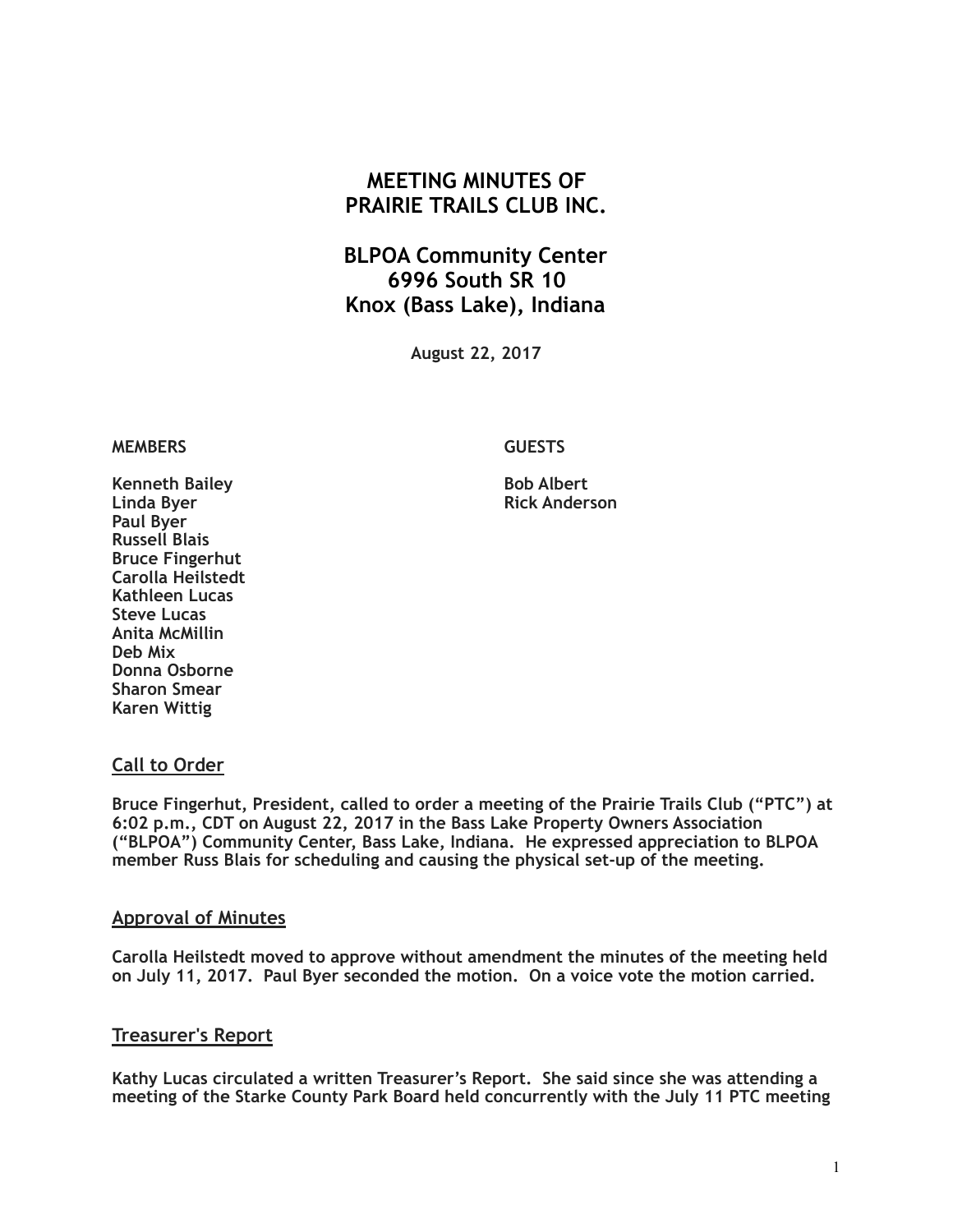**and unable to attend, she was including both July and August information in the current report. Kathy said the \$500 Buckeye Pipeline donation was made possible by Bruce's very generous support through two lifetime memberships. Her report with clarifications is summarized as follows:** 

1. The First National Bank of Monterey - July

| Ending balance 6/30/2017<br>Deposit 7/10/2017                      |                                                                                                                      | \$5,311.00<br>275.00 |
|--------------------------------------------------------------------|----------------------------------------------------------------------------------------------------------------------|----------------------|
| <b>Disbursements</b>                                               | (Greenways Foundation reimbursement grant to Kathy for $501(c)(3)$ application<br>which she then donated to the PTC) |                      |
|                                                                    | Precept Partners (PTC website)<br>The Market (Color Run "thank you" ad)                                              | (125.00)<br>(44.63)  |
|                                                                    | B. Fingerhut (herbicide for trail maintenance)                                                                       | (923.83)             |
| Ending balance 7/31/2017                                           |                                                                                                                      | \$4,492.58           |
| The First National Bank of Monterey - August<br>Deposits 8/14/2017 |                                                                                                                      |                      |
|                                                                    | <b>Buckeye Pipeline</b><br>Four \$25 annual membership dues                                                          | 500.00<br>100.00     |
| Ending balance 8/22/2017                                           |                                                                                                                      | \$5,092.58           |
| 2. PayPal                                                          | (No change since July 14, 2017)                                                                                      | \$103.34             |
| 3. Northern Indiana Community Foundation                           |                                                                                                                      | <u>\$5,286.65</u>    |
|                                                                    | <b>PTC Total:</b>                                                                                                    | \$10,482.57          |

**Kathy reflected the inclusion of information from PayPal has been challenging and asked whether its continued use was warranted. Bruce responded that he understood her frustration and that she needed to be able to "see what's there" more easily. He and Carolla said they would work with Kathy to sync passwords and make PayPal review more easily accessible.** 

# **PTC Membership Renewals**

**Kathy reminded the members that August is the month for membership renewals. She reflected the 5K Color Walk/Run on June 3 (National Trails Day) generated welcomed new members, and asking persons who joined the PTC just a couple of months before annual memberships expire seems harsh and a bit unfair. "We're really trying to encourage new membership."** 

**Bruce suggested informing persons who joined after a date shortly before the renewal date have their membership extended through July 31, 2018. He asked that Kathy apply a reasonable approach that considers the importance of National Trails Day and those members who joined this spring as a result of the 5K Color Walk/Run. Kathy then said, that within this framework, reminder communications would go out for persons who have not yet renewed.**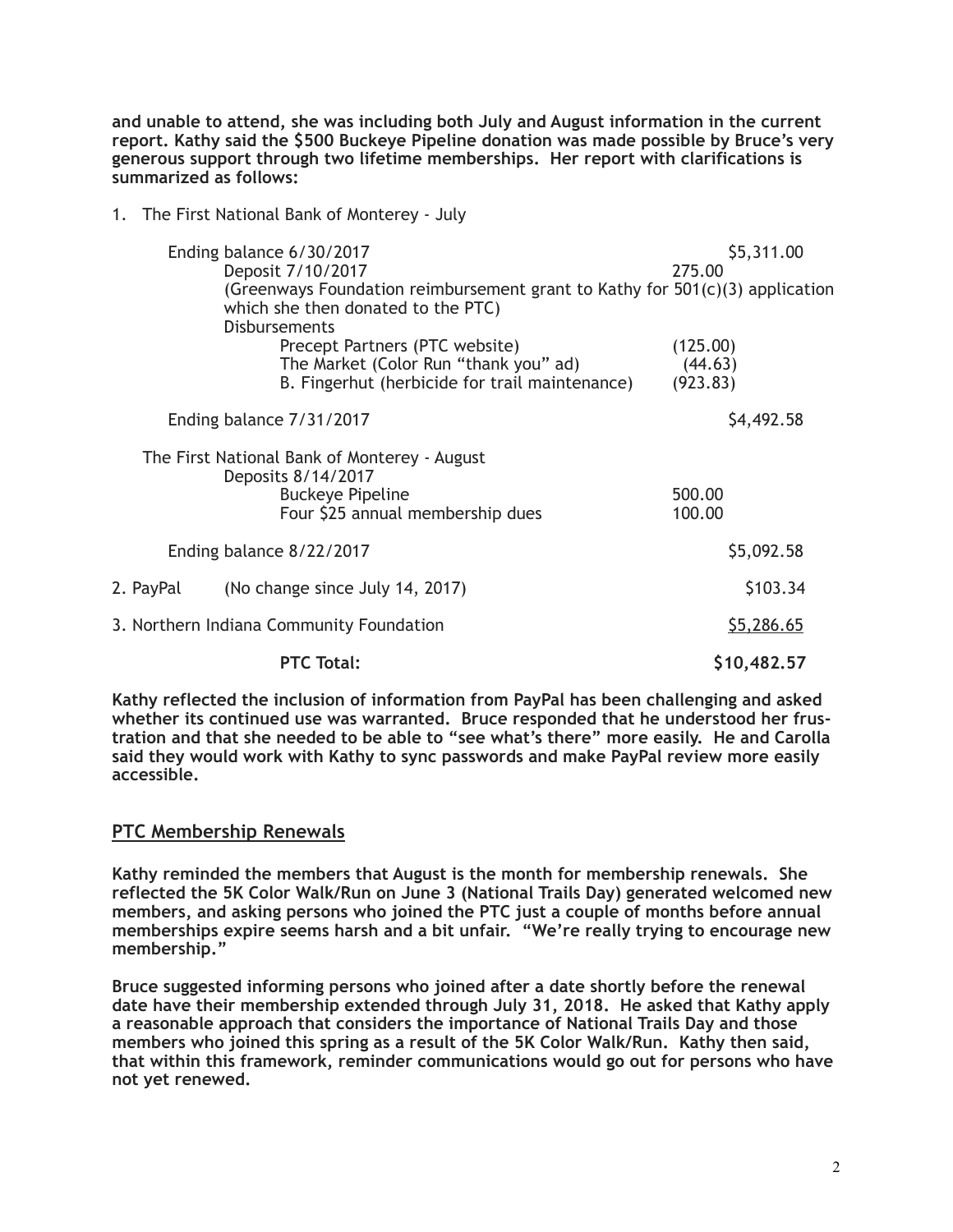### **PTC Membership List**

**Kathy noted she has received several requests within the PTC for names of members. The information can be helpful to cooperative efforts, as well as for outreach to potential new members. But, in at least a couple of instances, members have expressed concerns about personal information being generally accessible.** 

**Linda Byer reflected that PTC email notices of meetings and events are not typically sent through blind copies (sometimes referred to as "bcs"). As a result everyone on the list can already identify the email address of others on the list. Steve responded that Linda was making a good point, and no one has complained about the sharing of addresses which results from PTC email notices. This process is not exactly the same as sharing a list of member names. An email address often does not provide the addressee's name. Also, not all PTC members are on the email list.** 

**Bruce suggested the PTC clarify that it will not sell to others the names and addresses of members. He recommended the PTC policy be that member names cannot be sold but can be shared unless a member specifically requests otherwise. The membership agreed.** 

**Bruce added that when approved the meeting minutes would help communicate the PTC position with respect to membership lists. Membership recruitment and renewals should be consistent with this position.** 

# **Review of July 15 BLPOA-PTC Trail Ride**

**Steve Lucas said 31 bicyclists participated in the BLPOA-PTC trail ride. Participation was more than what was anticipated even a few days before the event. At stops along the way, he spoke to PTC challenges and opportunities in supporting the HVRM with trail maintenance and development. At CR 800S and the the Erie Trail, the group divided with most going west to Bailey's Discount Center, but Kathy led east to discuss opportunities at Bass Station.** 

**Russ and Rick Anderson, BLPOA President, were among the participants. They described an accident which occurred at the intersection of Range Road and SR 10. The unfortunate event resulted in personal injury to a bicyclist. The importance of operator caution and good signage were underscored. Without minimizing the accident, Russ said he thought the event was informative and a "good social function" which has since inspired a weekly community bike ride around Bass Lake. Rick agreed and said he "really liked" the July 15 bike ride.**

### **Report from Maintenance Committee**

**Bruce said the Maintenance Committee obtained an estimate for asphalt maintenance on trail trouble spots which includes grinding and a one-and-one-half inch resurface. The estimate was in the amount of \$10,000. He said the Maintenance Committee is "just getting started" and would seek additional estimates.** 

**Steve spoke to the bump over a cottonwood root west of and near CR 125E in Aldine, one of three locations identified as priorities during the July meeting. He suggested removal of the cottonwood seemed critical to resolution and that asphalt repair in this location**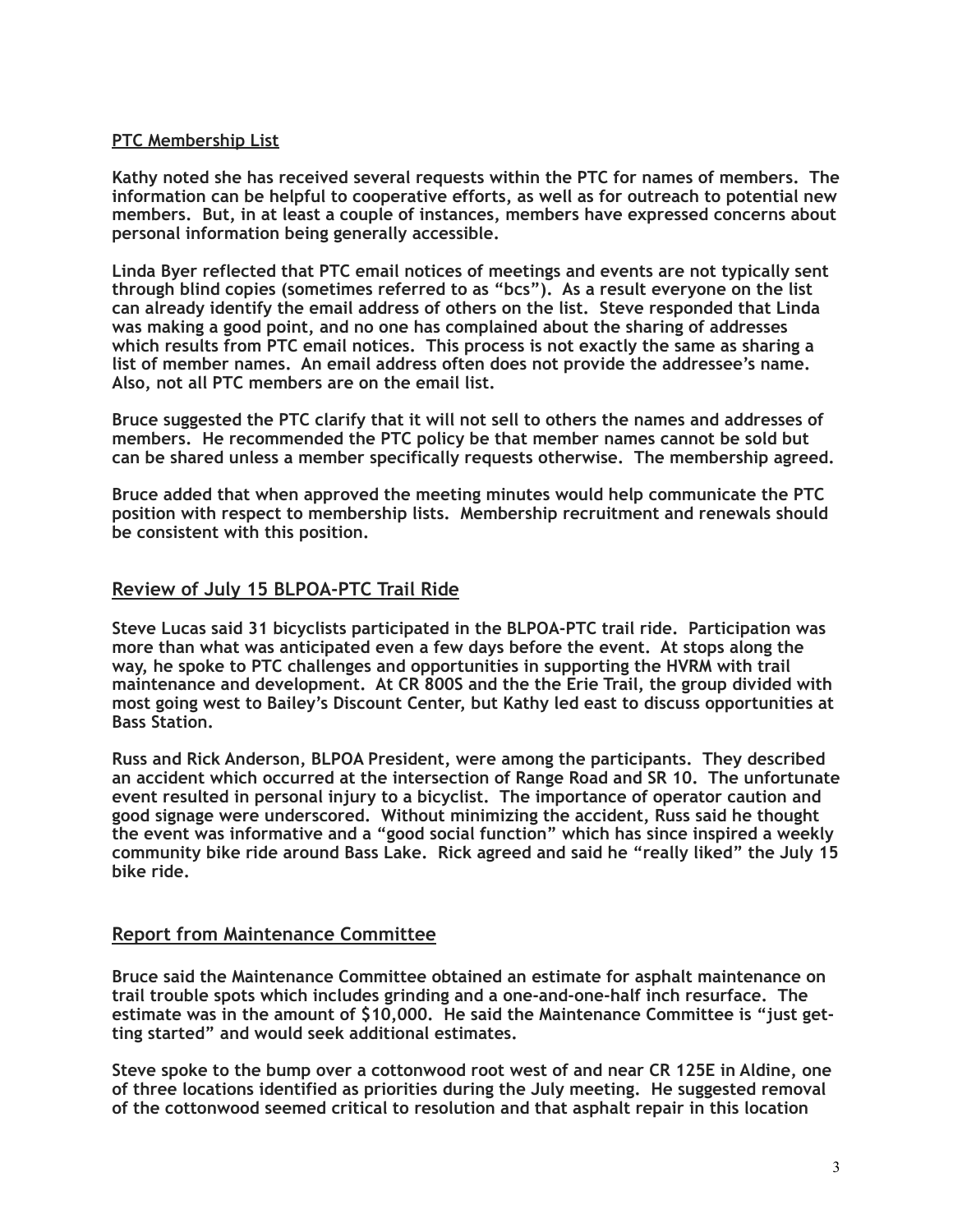**might be a relatively minor fix. He asked if the membership had the expertise and equipment to remove the tree or whether we needed to employ a contractor.** 

**Paul responded he believed he had the equipment to remove the cottonwood but needed to go onsite to determine feasibility. Bruce agreed to accompany Paul onsite. Bob Albert, HVRM Liaison, said he believed the tree would be best taken down in pieces so that it does not fall on the trail and cause further damage. Donna recommended that the PTC contract with a professional arborist.** 

**Russ and Carolla said they had thoughts of local tree-removal outfits that may perform tree removal without cost or at a reduced cost in support of the HVRM and PTC as nonprofits. They offered to make contacts and share the responses with Bruce.** 

**Kenny Bailey said he had in mind a particular arborist who he thought might assist. Bruce said we need someone to help us "safely get the cottonwood on the ground". Members can then cut it into smaller pieces and provide for relocation.** 

**The membership expressed enthusiasm for an effort by Kenny to contact an arborist that would remove the cottonwood on terms supportive of our trail maintenance efforts. If Kenny's effort proves unsuccessful, Russ and Carolla were asked to make their contacts and share the results with Bruce.**

# **Report from BIC Committee Meetings and Consideration of Following Committee Recommendations**

**Steve said the organizational meeting of the committee, which was formed by the PTC Board of Directors to consider branding and related issues such as signage and continuity, was held on July 25, 2017. Members in attendance were Bruce, Kathy, Carolla, Russ, Rhonda Milner, Yancy Lucas and Steve.** 

**Steve said the minutes of what is being called the "BIC Committee" were distributed to membership in the same email as the current meeting notice and agenda. Action items from the organizational meeting were shared with Board members for comments, and there were none. Action items are now being presented by the BIC Committee to the membership for review and consideration as to PTC approval. He outlined briefly parts**  *(A)* **and** *(B)* **of the action items. These were as follows and thought to be mostly structural or procedural and probably unlikely to generate great interest:** 

#### *(A) Organization and Committee Name*

During its June 14, 2017 meeting, the PTC's Board of Directors agreed to form a committee to address branding and related issues of continuity. A committee role would be to address the opportunities and challenges of placing improvements along the trail. Any PTC member could volunteer to participate. Those who volunteered [attended the initial committee meeting]. Bruce reported to the membership on formation of the committee at the July 11 meeting and indicated the organizational meeting would be later in July.

During the July 11 membership meeting it was agreed the first order of business was to choose a committee name. The first action was to name it the "Branding, Identity and Continuity Committee" to be abbreviated as the "BIC Committee".

*(B) Finalization of BIC Committee Decisions*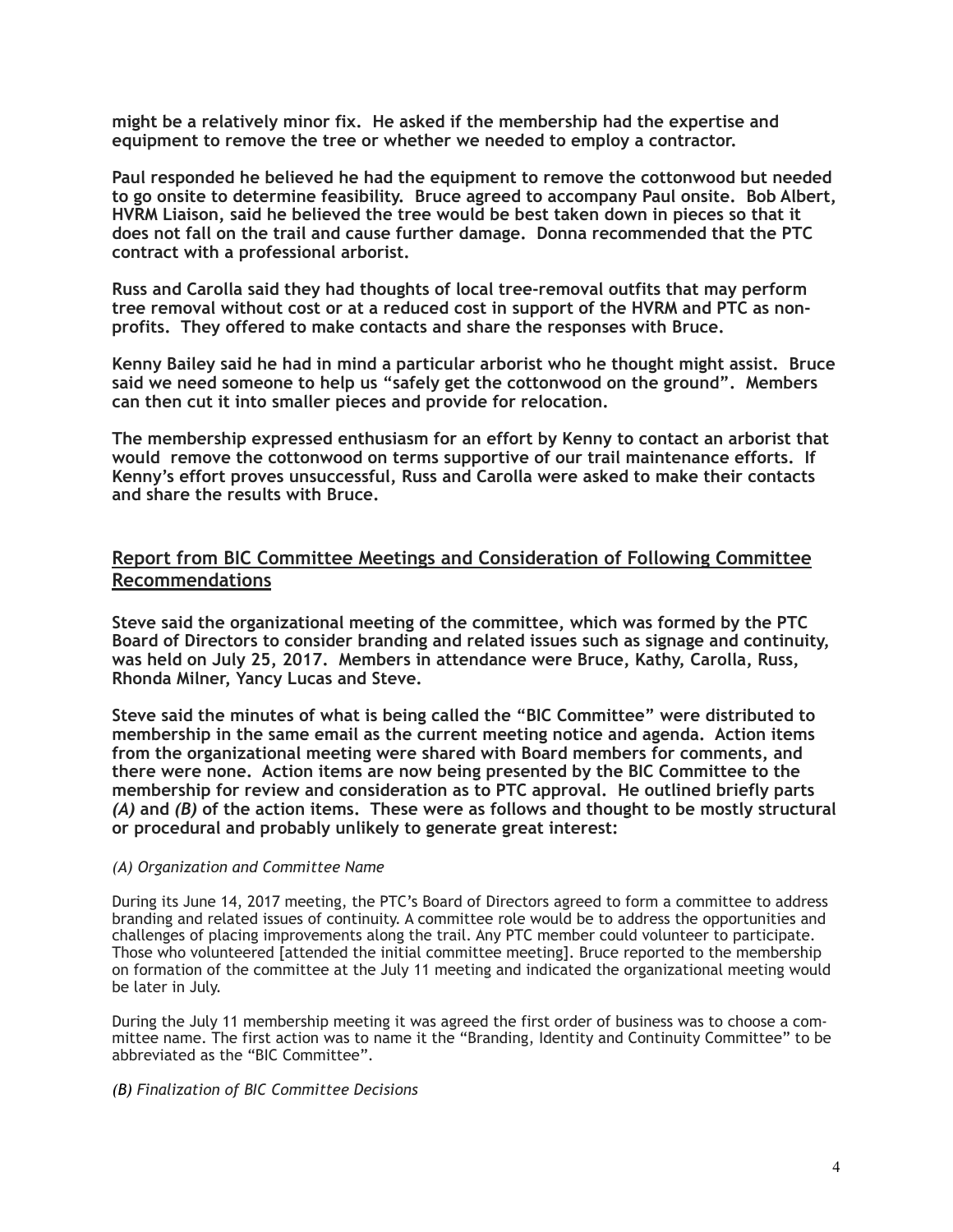Actions of the BIC Committee would be distributed through minutes or another written document to the Board of Directors with an opportunity for review. If the Board does not seek placement on its agenda, actions of the BIC Committee would be presented to the membership for consideration and PTC finalization. Of course, many PTC actions would need approval by other entities before implementation.

#### **The membership did not seek clarification or offer comments regarding parts (A) and (B). Steve then turned to other members of the BIC Committee and asked them to assist with explaining recommendations in parts** *(C)* **and** *(D)***:**

#### *(C) Naming the Trail and Connectors*

The non-motorized trail between North Judson and Bass Station (intersection with US 35) is called [by names including] the North Judson Erie Trail, NJ Erie Trail, Erie Lackawanna Trail, Erie Trail and North Judson Trail. The PTC cannot mandate an official name for the trail but should use and encourage use of a consistent naming system for signage, maps and publications.

The Committee determined to apply "Erie Trail (North Judson Section)" for the existing trail from North Judson to Bass Station. The name "Erie Trail (Bass Lake Section)" would apply [to the proposed extension] from US 35 east to the Starke County Line. The name "Erie Trail (Monterey Section)" would apply in Pulaski County through the existing trail in the Town of Monterey. "Erie Trail" would be the overarching term with a Section identified only when the context warrants.

Starke County Route 1 through Starke County Route 20 were identified as the regular designations for share-the-road connectors to the Erie Trail. Odd numbers would be applied to connectors that are predominantly north-and-south. Even numbers would be applied to connectors that are predominantly east-and-west. Exceptions were made for the American Discovery Trail and US Bike Route 35. For these exceptions Route numbers are unneeded and would not apply.

Four share-the-road Routes have been approved by the Starke County Commissioners. These would be numbered as follows:

Range Road **Starke County Route 9** (S9) Starke County 200 E toward Pulaski County Starke County Route 11 (S11) Starke County 800 S and 450 E to CR 210<br>Starke County 800 S and 600 E to SR 10<br>Starke County Route 15 (S15) Starke County 800 S and 600 E to SR 10

#### *(D) Logos for Erie Trail, Share-the-Road Connectors, the American Discovery Trail and US Bike Route 35*

For the Erie Trail, the golden wings depicted in some existing signage (mostly west of CR 100 W) would serve as the standard logo. This logo could include the name "Erie Trail" with or without the Section designation or could stand alone. For share-the-road connectors the wayfinding signs would be green and white and modeled after the format used by Pulaski County for its Route 1 to the extent feasible. Signage applicable to the American Discovery Trail and US Bike Route 35 would use the logos approved by the organizations managing those routes. If those routes have more than one approved logo the general preference would be to use the least complex and most readily visible version.

**Carolla said the committee favored simplicity with naming the trail and signage on the trail. This point was emphasized by Russ. Carolla indicated the recommendation is that "Erie Trail" be used universally. For mapping, trail work or other limited functions, we might sometimes find it helpful to identify Sections. The term "North Judson Section" would apply in Starke County west of US 35. For the proposed extension in Starke County east of US 35, the term "Bass Lake Section" would apply. East of the Starke County Line, the term "Monterey Section" would apply.** 

**Bruce showed images of an old Erie train engine and signage already used in the North Judson Section and the Monterey Section using golden wings and a dark background. A**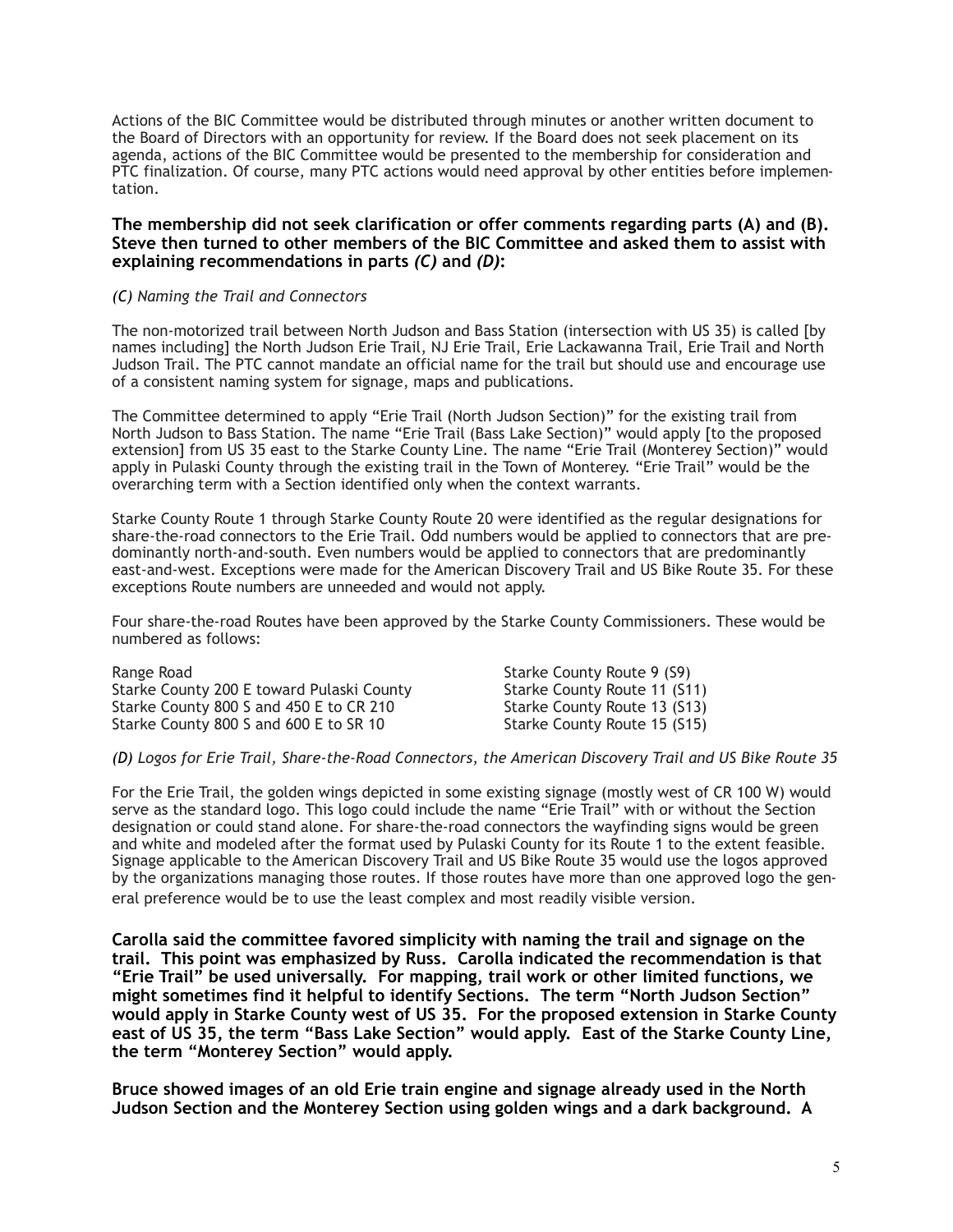**simplified version with gold lettering and wings on a black background are proposed for signage in a configuration showing the words "Erie Trail". This design would honor the historic railroad usage and at the same time communicate clearly the modern trail usage. Where applicable subordinate signage would identify USBR35 and the American Discovery Trail.** 

**A map was presented to the members that identifies four share-the-road bicycle routes the Starke County Commissioners have approved. The routes were marked with numbers using the BIC Committee's recommended system as set forth the third paragraph of part**  *(C)***. Carolla has begun a process with Google to help determine where signage is needed to link share-the-road routes and the Erie Trail. Kathy added that the BIC Committee would be seeking grants for funding and cost-share opportunities to provide signage. Starke County Park Board Chair and new PTC member, Deb Mix, agreed to assist. Working with Starke County Highway Superintendent Rik Ritzler, the committee anticipates making the S13 connection from Bass Lake to CR 800S (also serving as USBR35) and the Erie Trail a priority.** 

**The BIC Committee at a brief meeting earlier today discussed the need for signage through North Judson on USBR35. The committee anticipates conferring with the North Judson Town Board regarding needs and opportunities. Bob recommended the PTC also talk to North Judson officials about the possibility of signage near the intersection of SR 10 and SR 39 to direct the public to the Erie Trail. He said visiting trail users sometimes find their way to the HVRM offices to seek directions.** 

**Steve said in an email received earlier this week, PTC member Laurie Simmons wrote of the need for more visible signage at the trailhead on US 35. Linda said she has spoken with an INDOT representative who indicated the agency would not object to signage there as long as it did not encroach on the right-of-way. Bruce suggested a sign might be placed on the east side of US 35 pointing northwest in the direction of the trailhead. If the membership approves parts** *(C)* **and** *(D)***, the BIC Committee will pursue these initiatives.** 

**Members were asked whether there were questions or thoughts for modification of the BIC Committee recommendations in parts** *(C)* **and** *(D).* **There were none. The members then approved these recommendations.** 

# **Review of New Indiana USBR35 Map**

**Copies were distributed of a new draft USBR35 map received for Indiana earlier this month. The American Association of State Highway Transportation Officials, with help from Indiana Trails and the Adventure Cycling Association, approved the route in 2015. The homepage for the Indiana effort is [IndianaUSBR35.com.](http://indianausbr35.com) Included on the website is information about the Indiana counties through which USBR35 passes, including Starke County. Kathy will email to Indiana organizers in Hamilton County later in the week our PTC concurrence with the map and a brief overview of the Starke County route.** 

# **Update on Lids for Benches Project**

**Carolla has graciously offered to drive her truck to Evansville to deliver collected lids and to pick up two benches for use at trail sites in Starke County. The BIC Committee would review and make recommendations to the PTC Board of Directors and the membership for the placement of these benches and regarding the design of future benches. Kathy said**